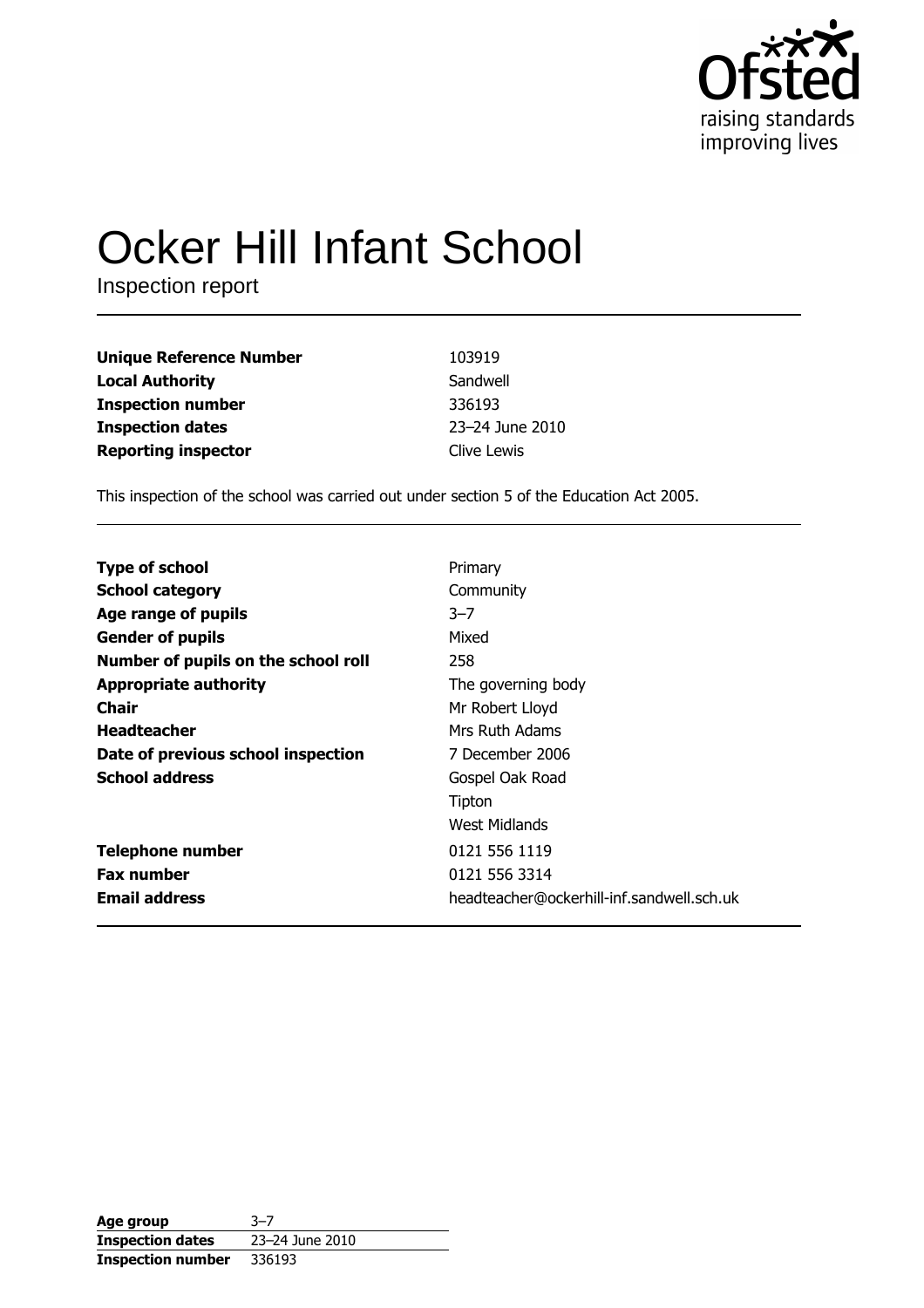The Office for Standards in Education, Children's Services and Skills (Ofsted) regulates and inspects to achieve excellence in the care of children and young people, and in education and skills for learners of all ages. It regulates and inspects childcare and children's social care, and inspects the Children and Family Court Advisory Support Service (Cafcass), schools, colleges, initial teacher training, work-based learning and skills training, adult and community learning, and education and training in prisons and other secure establishments. It rates council children's services, and inspects services for looked after children, safequarding and child protection.

Further copies of this report are obtainable from the school. Under the Education Act 2005, the school must provide a copy of this report free of charge to certain categories of people. A charge not exceeding the full cost of reproduction may be made for any other copies supplied.

If you would like a copy of this document in a different format, such as large print or Braille, please telephone 08456 404045, or email enquiries@ofsted.gov.uk.

You may copy all or parts of this document for non-commercial educational purposes, as long as you give details of the source and date of publication and do not alter the documentation in any way.

Royal Exchange Buildings St Ann's Square Manchester M2 7LA T: 08456 404045 Textphone: 0161 618 8524 E: enquiries@ofsted.gov.uk W: www.ofsted.gov.uk © Crown copyright 2010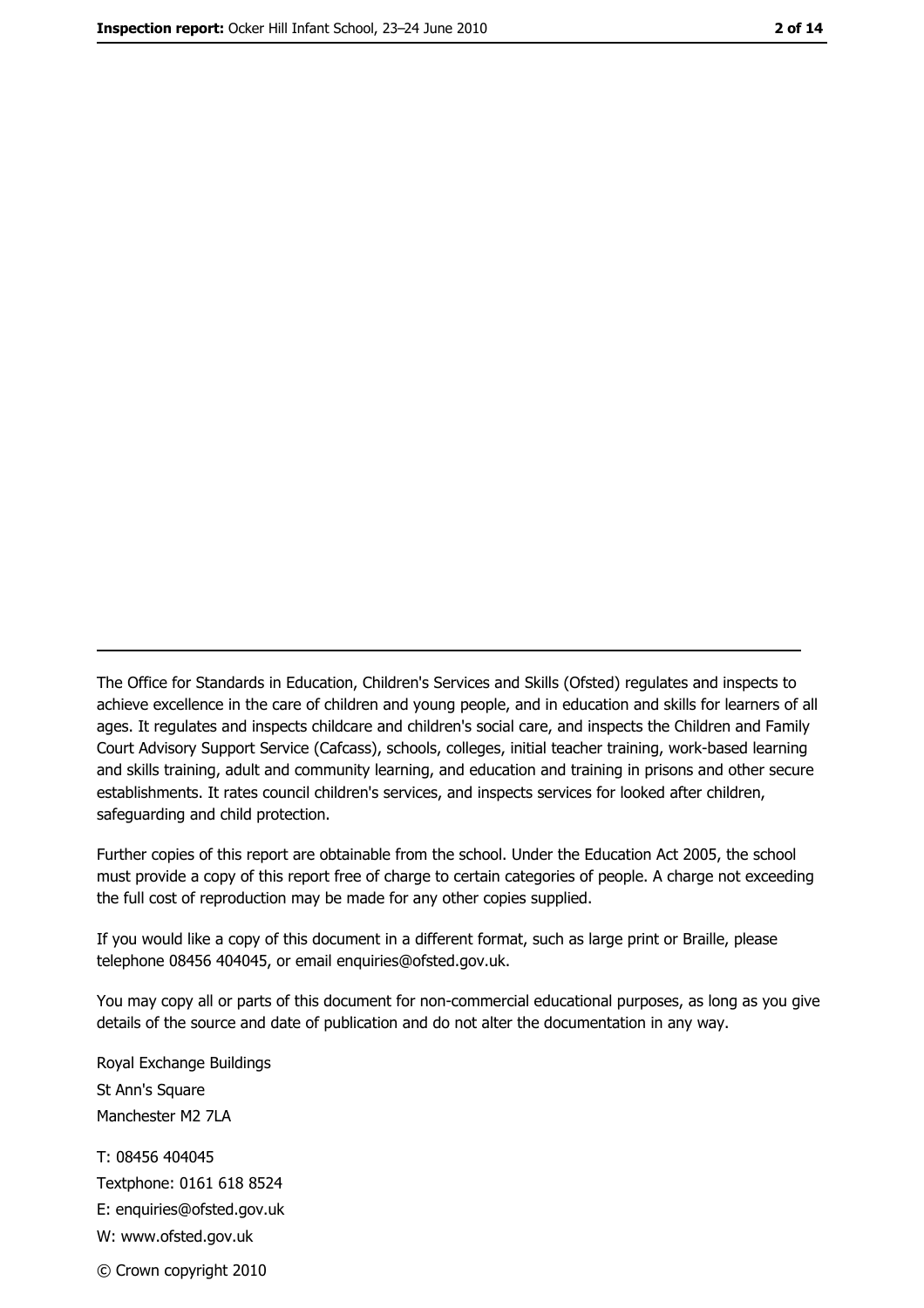# **Introduction**

This inspection was carried out by three additional inspectors. Inspectors observed seven teachers teaching 12 lessons. They held meetings with pupils, staff and governors and informal discussions with parents and carers. Inspectors observed the school's work, including a sample of pupils' books, teachers' planning documents, tracking and assessment data, and analysed questionnaires from 54 parents and carers and 28 staff.

The inspection team reviewed many aspects of the school's work. It looked in detail at the following:

- the quality of provision for the outdoor curriculum in the Early Years Foundation  $\blacksquare$ **Stage**
- provision for pupils with special educational needs and/or disabilities and their  $\blacksquare$ progress.

## Information about the school

The proportion of pupils known to be eligible for free school meals is broadly average. There is a smaller than average proportion of pupils from minority ethnic groups and/or those whose first language is not English. The proportion of pupils with special educational needs and/or disabilities and those with statements of special educational needs is broadly average. The school has gained the Investors in People award, the Basic Skills Quality Mark and Healthy Schools status.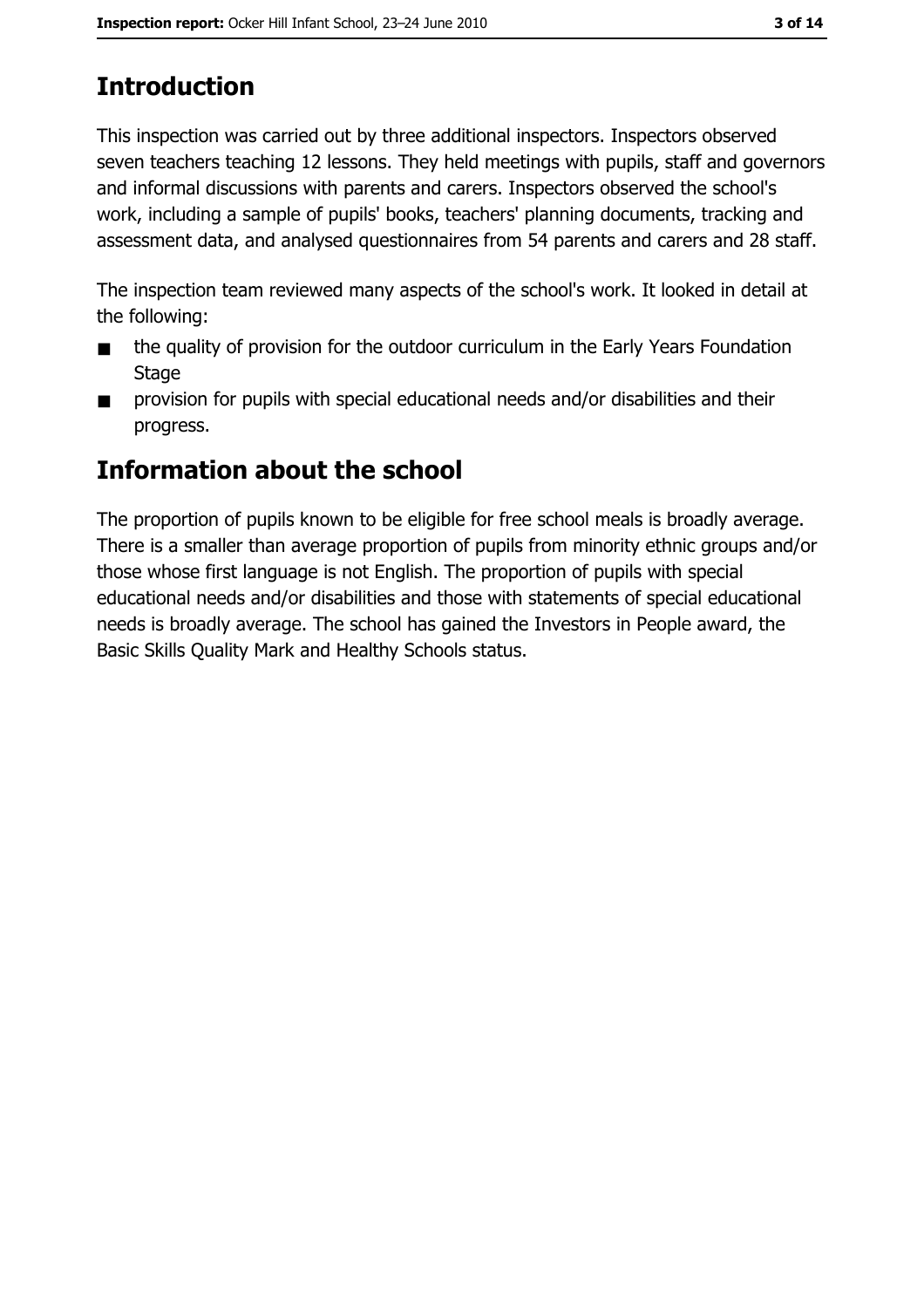# **Inspection judgements**

## Overall effectiveness: how good is the school?

### The school's capacity for sustained improvement

## **Main findings**

Ocker Hill is a good school which has improved since the last inspection. It continues to do so under the strong leadership of the new headteacher who, together with the good support of the senior leadership team, provides a clear sense of purpose and direction, closely linked to school improvement. Leaders' self-evaluation accurately identifies the strengths and areas for development in the school. This is an inclusive school with a strong family ethos which permeates into all areas. There is a strong commitment to provide the best possible education for each and every pupil in the school. Parents wholeheartedly support the school. They particularly like the positive family atmosphere and one parent wrote: 'My child, who has attended Ocker Hill Nursery for two years, has enjoyed every aspect and achieved extra learning through the work of the excellent, friendly staff.'

Pupils achieve well. The youngest children enter the school with overall levels of attainment below those usually found for their age, but get off to a good start in the Nursery class and continue to make good progress in the Early Years Foundation Stage because of the good teaching. However, although planning, provision and resourcing for the youngest children are good, opportunities for children to participate in the outdoor curriculum are currently inconsistent across the Nursery and Reception classes. Throughout the school all groups of pupils, including those with English as an additional language and those with special educational needs and/or disabilities, make good progress. Standards have improved year on year over the last four years and, in the latest national assessments, in 2009, were significantly above average overall at Year 2. Arrangements for the evaluation and monitoring of teaching and learning are good and the quality of teaching is good overall as a result. Teachers plan their lessons well to make them interesting and work is well matched to pupils' ability so that all make the same good progress. Parents and carers say their children enjoy coming to school and pupils agree. They greatly enjoy their learning and the exciting challenges they are faced with in lessons. Over the past year, the school has worked diligently, and with some success, to improve rates of attendance and, as a result, attendance is now satisfactory. Pupils have well-developed personal skills. They have a good understanding of how to keep safe and of the need for healthy lifestyles. A strong moral code is implicit within the school's ethos and, as a result the school has an orderly, purposeful and caring atmosphere. This is reflected in pupils' good behaviour and this, in turn, has a positive effect on the good progress they make in lessons. Pupils are well mannered and care for each other. Throughout the school, they work hard and conscientiously, without the need for constant adult intervention, both independently and co-operatively. Pupils have a wide range of responsibilities in the school and, through the work of the school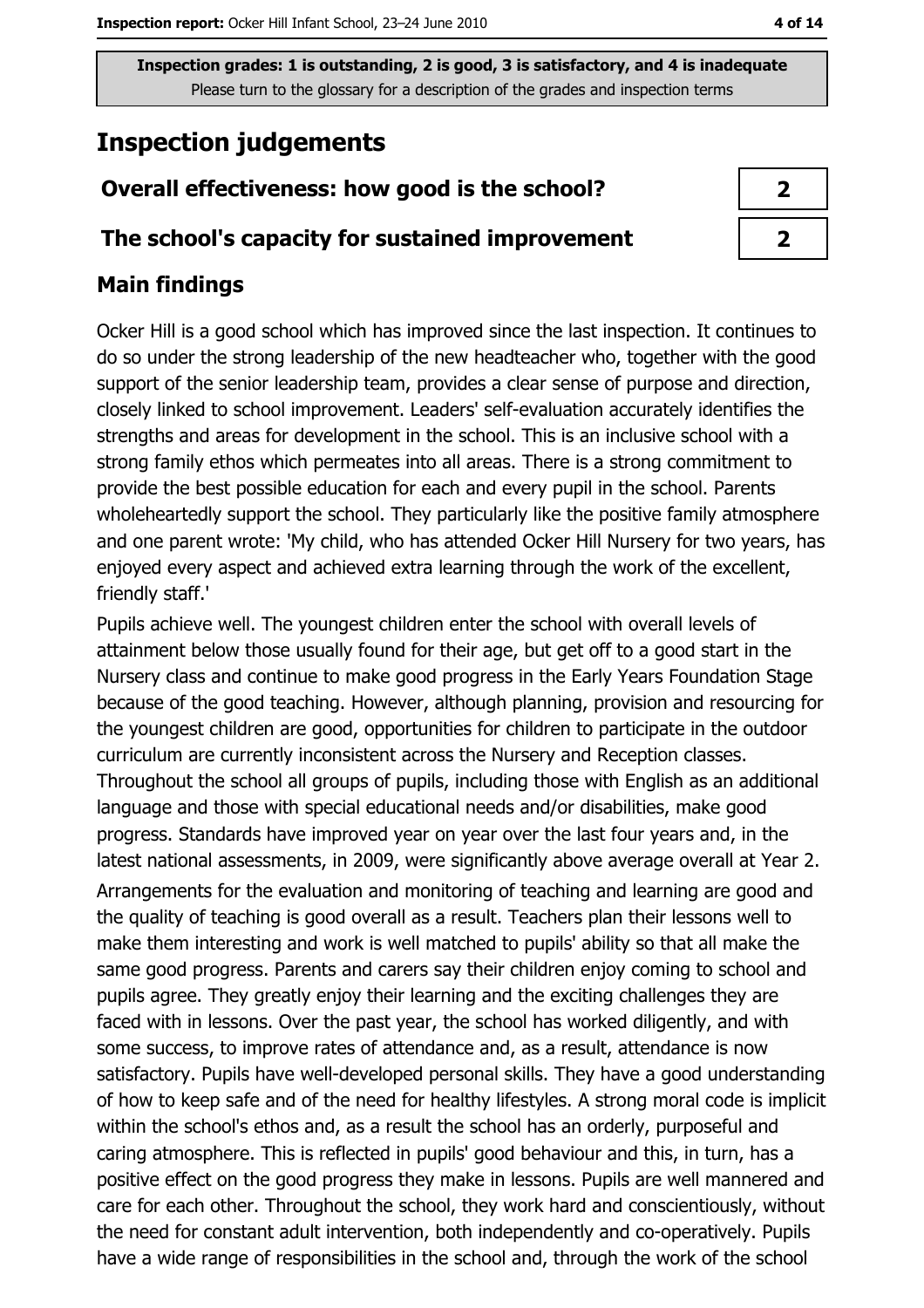council, they make a good contribution to the school community. Pupils' good spiritual, moral, social and cultural development is reflected in their thoughtfulness, respect for others and developing interest in cultures different than their own. Pupils develop effective workplace and social skills that will contribute well to their future economic well being.

Ocker Hill has very good links with other local schools, which it uses successfully to promote a broader range of curriculum and sporting activities for the pupils. Pastoral care and safeguarding of pupils is good. Pupils' progress is tracked very carefully and their attainment is assessed accurately. Marking is up to date and supportive and gives pupils useful quidance on how well they have done and what they need to do next. Although the school has very good links with its local community, it realises it needs to further strengthen its promotion of community cohesion by making wider links with schools and organisations within the United Kingdom and overseas. The school has a good understanding of how well it is doing and what needs to be done next, and due to this good self-evaluation, it has a good capacity to maintain and sustain improvement.

## What does the school need to do to improve further?

- Improve the consistency of planning, resourcing and staffing for the 'outdoor  $\blacksquare$ curriculum' in the Early Years Foundation Stage in order to further develop children's independent learning skills.
	- Improve the school's contribution to community cohesion by strengthening links with other schools and organisations beyond the school.

## **Outcomes for individuals and groups of pupils**

Pupils make good progress as they move through the school and standards have been rising year on year since the last inspection. Observations during the inspection and school data indicate clearly that progress is good and standards are above average by the end of Year 2. Pupils' good behaviour ensures that lessons move at a good pace and pupils can learn without interruption and make good progress. This was observed in one outstanding Year 1 lesson where the teacher, through skilful questioning, very good subject knowledge and very good use of information and communication technology motivated the pupils exceptionally well so that they were extremely well-behaved and motivated to get on with their tasks. They know and understand the important factors which affect their health and feel safe in the school. Pupils value their school community and willingly take on responsibilities. They participate constructively in school life, suggesting and taking actions to help improve the school and have, for example, been involved, in decisions about playground equipment and classroom rules. They are well-equipped for the future with their well-developed academic and social skills. Although pupils say they enjoy coming to school, this is not yet reflected in high levels of attendance. Pupils respect each other's needs and interests and are curious about the world around them, embracing new experiences enthusiastically.

 $\overline{\mathbf{2}}$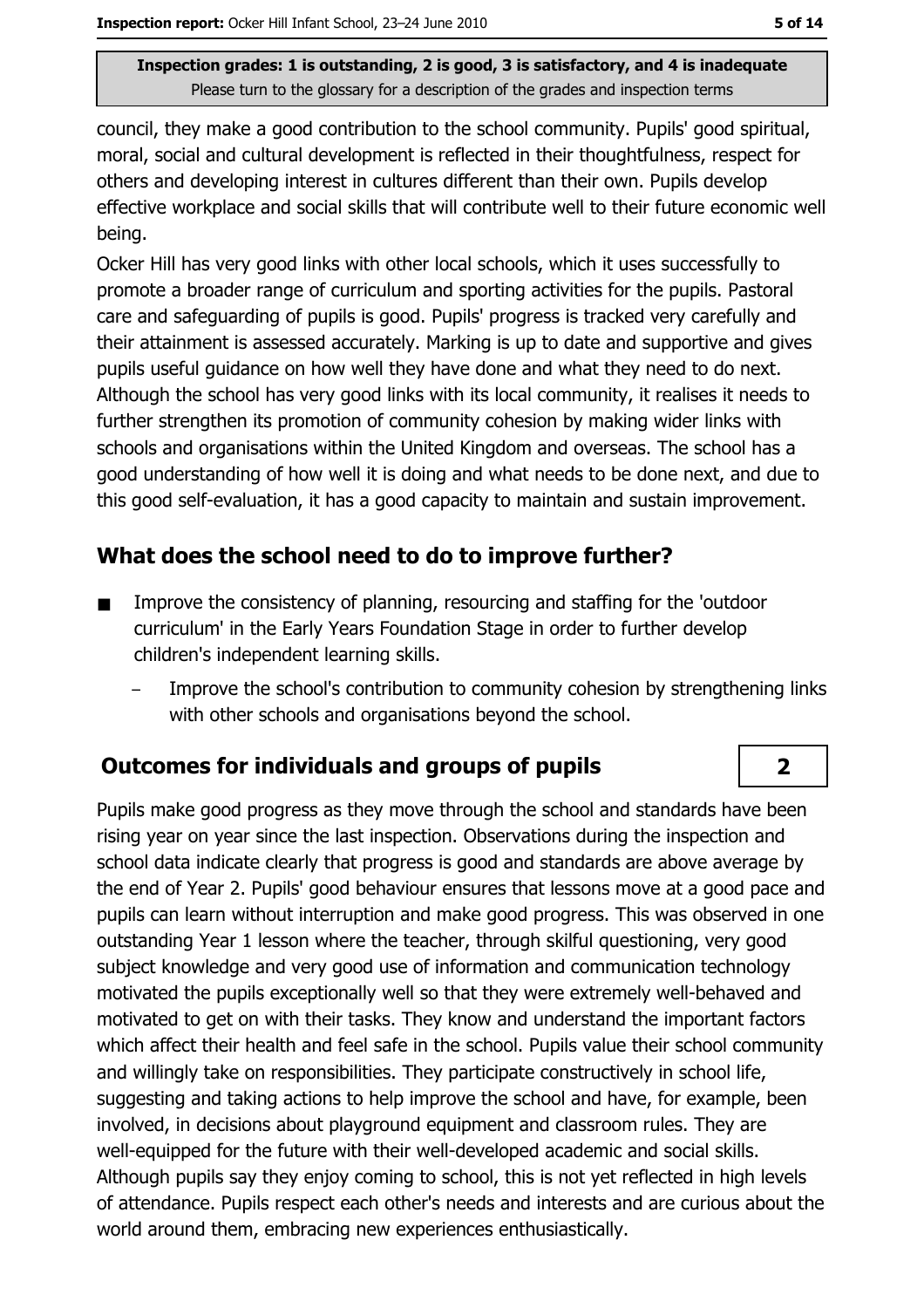These are the grades for pupils' outcomes

| Pupils' achievement and the extent to which they enjoy their learning                                                     |                         |
|---------------------------------------------------------------------------------------------------------------------------|-------------------------|
| Taking into account:<br>Pupils' attainment <sup>1</sup>                                                                   | 2                       |
| The quality of pupils' learning and their progress                                                                        | $\overline{2}$          |
| The quality of learning for pupils with special educational needs and/or<br>disabilities and their progress               | 2                       |
| The extent to which pupils feel safe                                                                                      | $\mathbf{2}$            |
| <b>Pupils' behaviour</b>                                                                                                  |                         |
| The extent to which pupils adopt healthy lifestyles                                                                       | $\overline{\mathbf{2}}$ |
| The extent to which pupils contribute to the school and wider community                                                   |                         |
| The extent to which pupils develop workplace and other skills that will<br>contribute to their future economic well-being |                         |
| Taking into account:<br>Pupils' attendance <sup>1</sup>                                                                   |                         |
| The extent of pupils' spiritual, moral, social and cultural development                                                   |                         |

#### How effective is the provision?

Teaching is good across the school and pupils make good progress as a result. In the increasing number of lessons where teaching is outstanding, very rapid learning is taking place. Teachers assess learning carefully and provide work at the right level to match pupils' different learning needs. Pupils who need extra help are supported well and those who find learning easy are given more challenging tasks. This helps all pupils to learn successfully. Good classroom management skills ensure that pupils work well together and there are no marked differences in the responses of boys or girls. Carefully targeted questioning draws out pupils' ideas and effectively develops their thinking and reasoning skills. Support by skilled teaching assistants is very well focused and makes a significant contribution to the quality of learning across the school. Good and confident use is made of resources, including new technology, to motivate pupils and enhance their learning. Staff work together well to ensure that pupils know how to improve. Clear targets are set to help them reach the higher standards of work and even the youngest children are actively engaged in reflecting on the progress they have made in lessons and considering what it is they still need to do. The marking of pupils' work is up to date

The grades for attainment and attendance are: 1 is high; 2 is above average; 3 is broadly average; and 4 is low.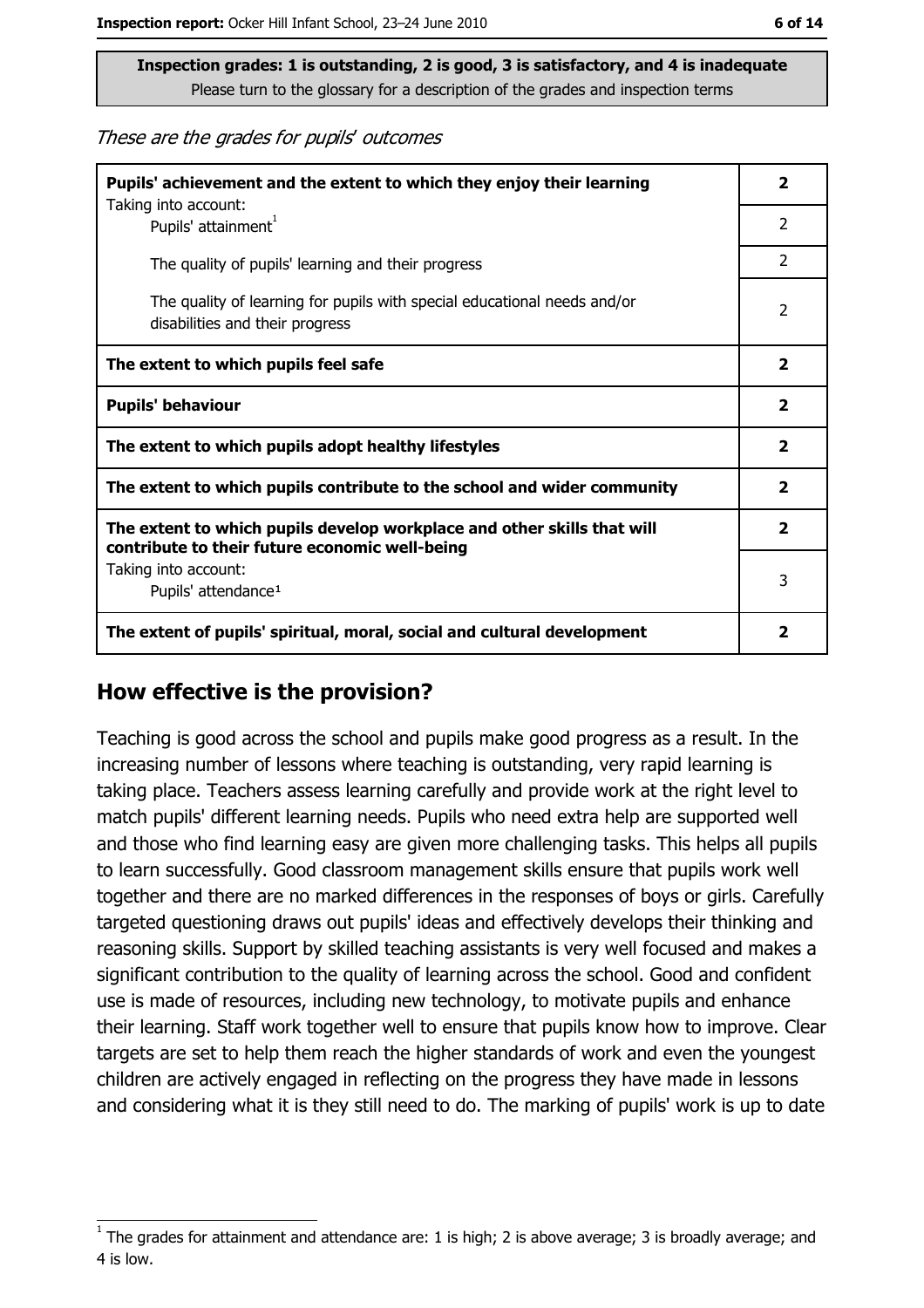and comprehensive and, in most instances usefully provides pupils with pointers for improvement to help them to take the next step in their learning. The school provides a good curriculum which successfully meets pupils' differing needs and interests. Carefully adapted activities ensure all groups of pupils experience success and staff successfully link subjects to make learning more meaningful. The curriculum is enriched with a good range of visits and visitors and a wealth of extra-curricular activities which are much enjoyed by pupils. Collaboration with other schools further enriches the curriculum and the school's links with extended services support the development of the wider curriculum very well. Support for those who need additional pastoral care, or help with their work, is good and the school cares exceptionally well for those pupils with medical and/or physical disabilities. This gives them confidence to learn and enables them to make the same good progress as others.

These are the grades for the quality of provision

| The quality of teaching                                                                                    |  |
|------------------------------------------------------------------------------------------------------------|--|
| Taking into account:<br>The use of assessment to support learning                                          |  |
| The extent to which the curriculum meets pupils' needs, including, where<br>relevant, through partnerships |  |
| The effectiveness of care, guidance and support                                                            |  |

## How effective are leadership and management?

The headteacher, with the able support of the senior leadership team, provides strong leadership, firmly focused on securing improvement. Good teamwork ensures staff share the headteacher's ambition and commitment to improving provision even further. All managers are fully involved in monitoring pupil progress and identifying where additional support is needed. The governors have become much more involved in school activities since the last inspection and have, as a result, developed a good overview of the school's work and future priorities. The school has a positive relationship with most parents and carers and regularly asks for their views and acts on the responses. This effective liaison with parents and carers and the school's good links with external partners contribute well to improvements in pupils' achievement and personal development and well being. Equality of opportunity is promoted well and where there have been minor variations in achievement, the school has been active in modifying the curriculum to narrow the gap. The school has satisfactory safeguarding procedures, which meet statutory requirements across all areas of its work. The school identifies dangers, fosters a realistic understanding of risk and helps pupils to keep themselves safe. The school makes a satisfactory contribution to community cohesion through its good links with local schools and organisations in the broader community. It has yet to forge links with schools or community groups beyond the school in the United Kingdom and overseas in order to broaden pupils' knowledge of the wider world.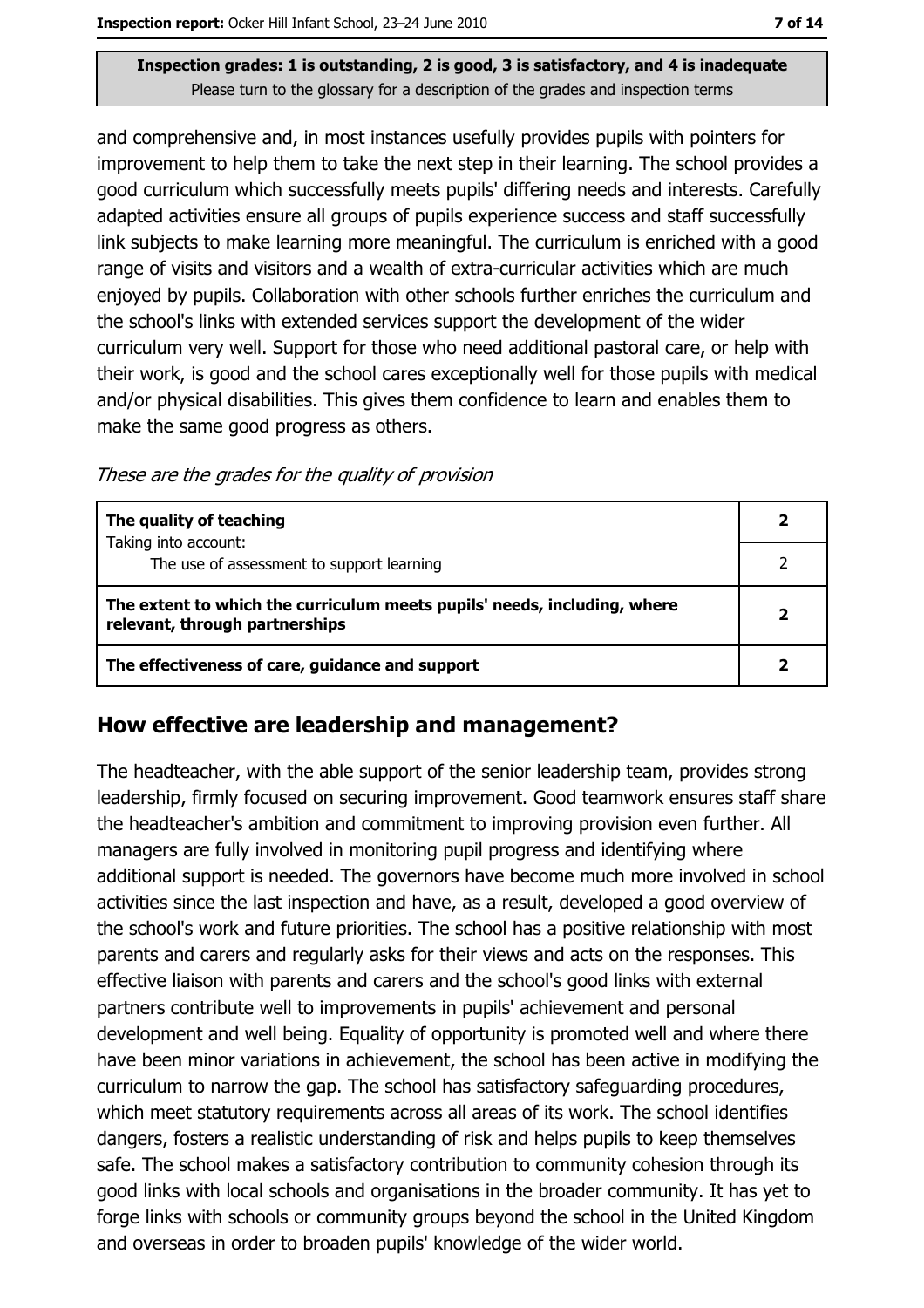These are the grades for leadership and management

| The effectiveness of leadership and management in embedding ambition and<br>driving improvement                                                                     | 2                       |
|---------------------------------------------------------------------------------------------------------------------------------------------------------------------|-------------------------|
| Taking into account:<br>The leadership and management of teaching and learning                                                                                      | 2                       |
| The effectiveness of the governing body in challenging and supporting the<br>school so that weaknesses are tackled decisively and statutory responsibilities<br>met | $\overline{\mathbf{2}}$ |
| The effectiveness of the school's engagement with parents and carers                                                                                                | $\overline{\mathbf{2}}$ |
| The effectiveness of partnerships in promoting learning and well-being                                                                                              | 2                       |
| The effectiveness with which the school promotes equality of opportunity and<br>tackles discrimination                                                              | $\overline{\mathbf{2}}$ |
| The effectiveness of safeguarding procedures                                                                                                                        | 3                       |
| The effectiveness with which the school promotes community cohesion                                                                                                 | 3                       |
| The effectiveness with which the school deploys resources to achieve<br>value for money                                                                             | $\overline{\mathbf{2}}$ |

## **Early Years Foundation Stage**

Children enter the Nursery with skills that are generally below those typically found. They make good progress in their time in the Nursery and Reception classes because of the good teaching and the high quality planning, assessment and daily organisation. They make particularly good progress in their communication, language and literacy skills because of the strong focus on developing children's understanding of the sounds that letters make and their speaking and listening skills. Good relationships are developed with parents and carers through daily contact at the start and end of each day. Very effective pastoral care and welfare arrangements mean that the children are safe, well cared for and aware of how to be healthy. Children clearly enjoy school, settle into the routines well and play happily together and individually. They undertake a variety of whole class and group activities and, in most cases, co-operate well when working with others. They delight in learning and seeing new things. Staff know the children very well, are aware of their specific needs and all procedures to support the welfare of children are fully in place. Children with special educational needs and/or disabilities are identified quickly, are very well supported and are integrated well into all activities. Provision for the outdoor curriculum varies between classes, however, and the school has rightly identified this as its next area for development. Provision for the outdoor curriculum is very good in one of the Reception classes but, partly because of accommodation restrictions, it is only satisfactory in the other Reception classroom. Where provision is good, children have free access to a secure, partially covered, outdoor area which is well-resourced with a good range of free-choice and adult-led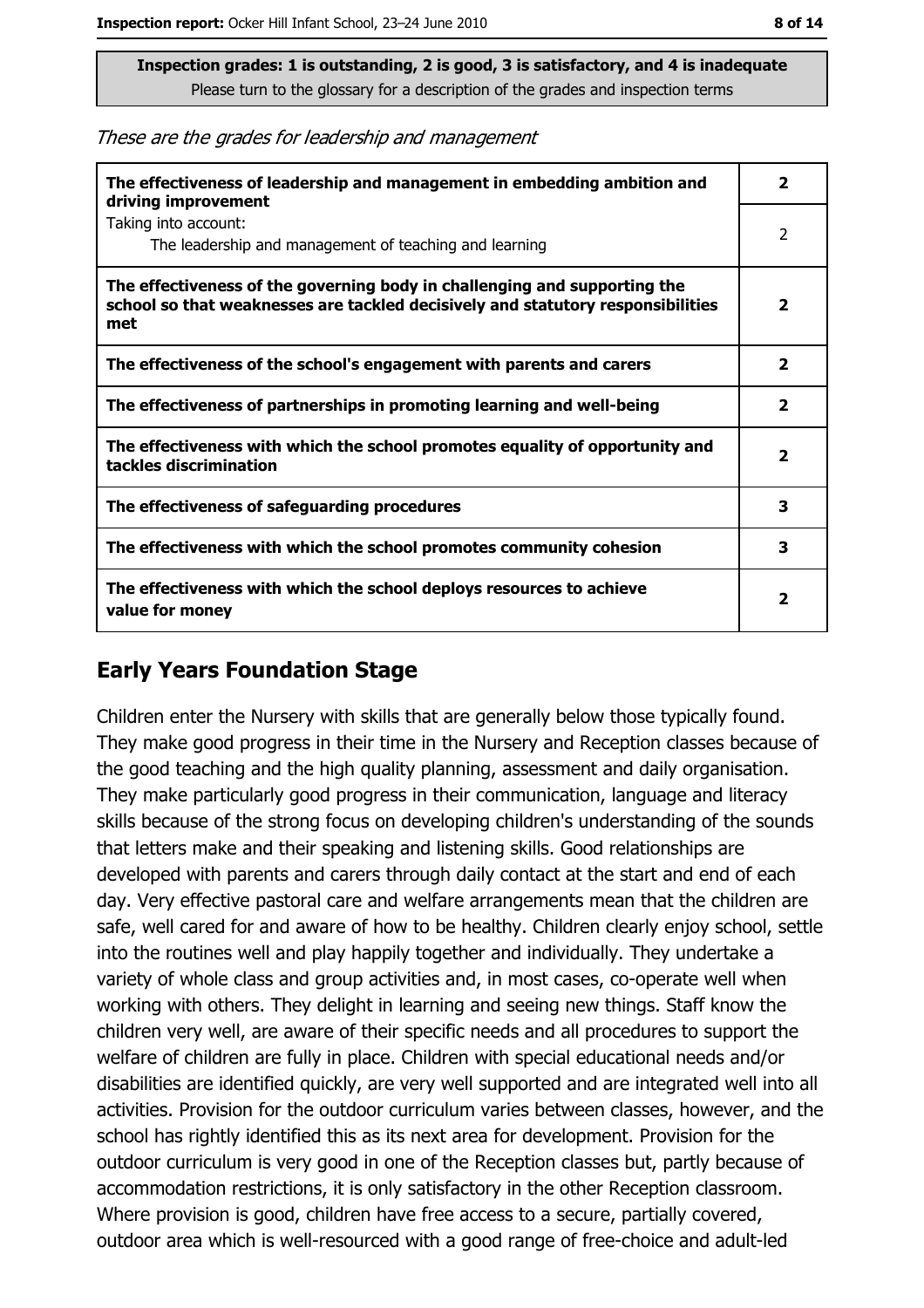activities. This allows children to explore things with purpose and challenge throughout the year, whatever the weather, and encourages the development of their independent learning skills. The Early Years Foundation Stage is led effectively by a very skilled practitioner who has a very good knowledge of the welfare requirements and guidance for this stage of learning. She has a clear vision for future improvement and knows exactly what needs to be done to achieve it. She has introduced excellent systems for the long-term assessment and tracking of children's progress. However, although these systems are working very effectively in her classroom, they are not yet fully in place across all the Foundation Stage classrooms. All staff are involved in monitoring and recording children's progress effectively on a day-to-day basis and observations and achievements are recorded in individual profiles.

These are the grades for the Early Years Foundation Stage

| <b>Overall effectiveness of the Early Years Foundation Stage</b>                             |                |
|----------------------------------------------------------------------------------------------|----------------|
| Taking into account:<br>Outcomes for children in the Early Years Foundation Stage            |                |
| The quality of provision in the Early Years Foundation Stage                                 |                |
| The effectiveness of leadership and management of the Early Years<br><b>Foundation Stage</b> | $\overline{2}$ |

## **Views of parents and carers**

The overwhelming majority of parents and carers who responded declared themselves very satisfied with the school. In most of the areas surveyed, for example, regarding the way in which the school keeps them informed of their child's progress, keeps their children safe, helps them support their child's learning and in their overall happiness with their child's experience in the school, almost every response was positive. However, a very small minority of parents do not feel that the school deals effectively with unacceptable behaviour or that it takes into account their suggestions and concerns. The inspection team investigated these matters carefully and did not find that these criticisms are justified.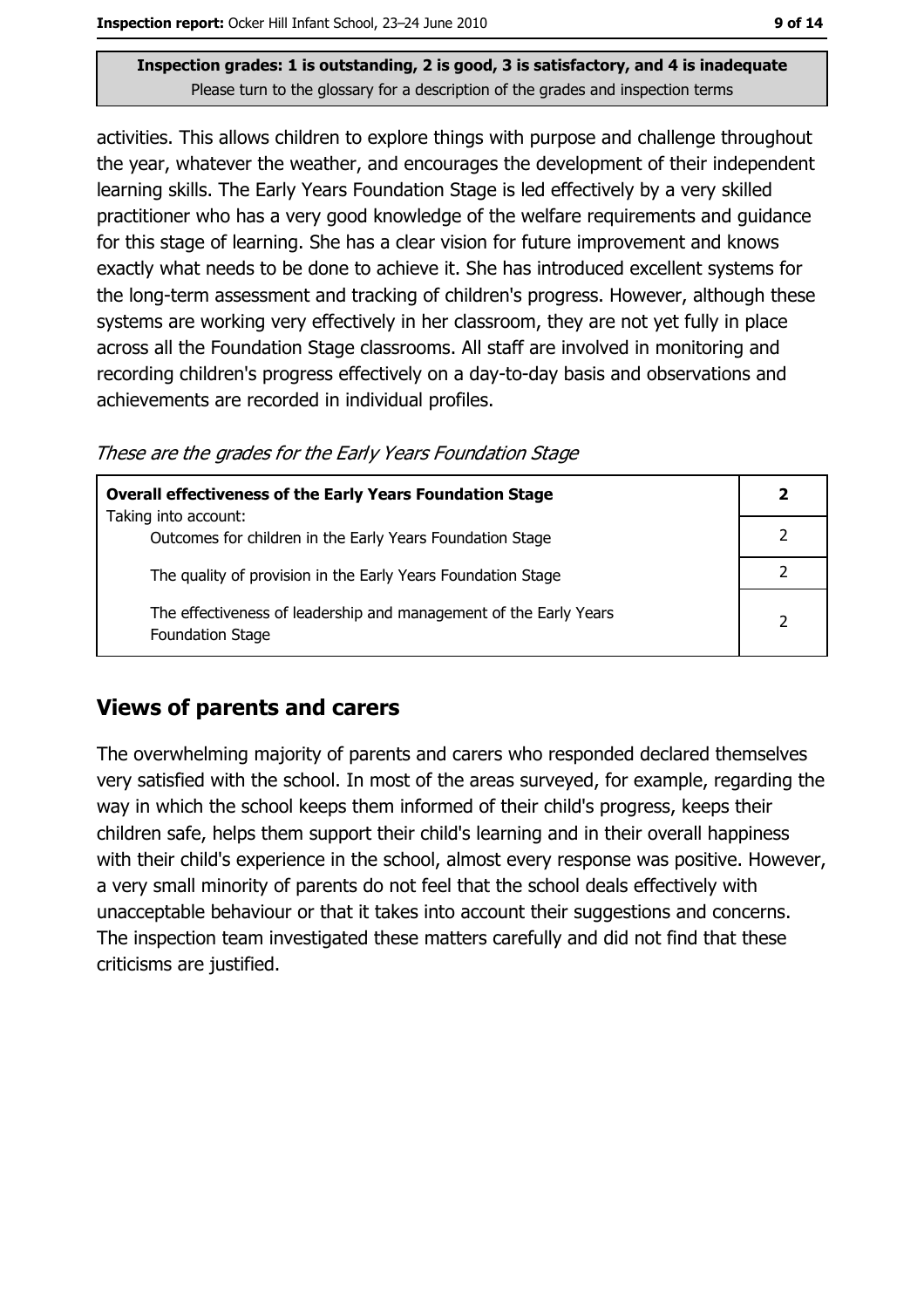## Responses from parents and carers to Ofsted's questionnaire

Ofsted invited all the registered parents and carers of pupils registered at Ocker Hill Infant School to complete a questionnaire about their views of the school.

In the questionnaire, parents and carers were asked to record how strongly they agreed with 13 statements about the school. The inspection team received 54 completed questionnaires by the end of the on-site inspection. In total, there are 258 pupils registered at the school.

| <b>Statements</b>                                                                                                                                                                                                                                       | <b>Strongly</b><br><b>Agree</b> |               | <b>Agree</b> |               | <b>Disagree</b> |                | <b>Strongly</b><br>disagree |                |
|---------------------------------------------------------------------------------------------------------------------------------------------------------------------------------------------------------------------------------------------------------|---------------------------------|---------------|--------------|---------------|-----------------|----------------|-----------------------------|----------------|
|                                                                                                                                                                                                                                                         | <b>Total</b>                    | $\frac{0}{0}$ | <b>Total</b> | $\frac{0}{0}$ | <b>Total</b>    | $\frac{0}{0}$  | <b>Total</b>                | $\frac{0}{0}$  |
| My child enjoys school                                                                                                                                                                                                                                  | 29                              | 54            | 25           | 46            | $\mathbf 0$     | 0              | $\mathbf{0}$                | $\mathbf{0}$   |
| The school keeps my child<br>safe                                                                                                                                                                                                                       | 37                              | 69            | 17           | 31            | $\mathbf 0$     | 0              | 0                           | 0              |
| The school informs me<br>about my child's progress                                                                                                                                                                                                      | 16                              | 30            | 34           | 63            | 3               | 6              | 0                           | $\mathbf 0$    |
| My child is making enough<br>progress at this school                                                                                                                                                                                                    | 17                              | 31            | 35           | 65            | $\mathbf{1}$    | $\overline{2}$ | 0                           | 0              |
| The teaching is good at this<br>school                                                                                                                                                                                                                  | 24                              | 44            | 29           | 54            | $\mathbf{1}$    | $\overline{2}$ | 0                           | $\mathbf 0$    |
| The school helps me to<br>support my child's learning                                                                                                                                                                                                   | 18                              | 33            | 34           | 63            | $\mathbf{1}$    | $\overline{2}$ | 0                           | 0              |
| The school helps my child to<br>have a healthy lifestyle                                                                                                                                                                                                | 28                              | 52            | 26           | 48            | $\mathbf 0$     | 0              | 0                           | 0              |
| The school makes sure that<br>my child is well prepared for<br>the future (for example<br>changing year group,<br>changing school, and for<br>children who are finishing<br>school, entering further or<br>higher education, or<br>entering employment) | 28                              | 52            | 24           | 44            | $\mathbf{1}$    | $\overline{2}$ | $\mathbf 0$                 | 0              |
| The school meets my child's<br>particular needs                                                                                                                                                                                                         | 18                              | 33            | 33           | 61            | $\mathbf{1}$    | $\overline{2}$ | 0                           | $\mathbf 0$    |
| The school deals effectively<br>with unacceptable behaviour                                                                                                                                                                                             | 21                              | 39            | 25           | 46            | 5               | 9              | $\mathbf{1}$                | $\overline{2}$ |
| The school takes account of<br>my suggestions and<br>concerns                                                                                                                                                                                           | 17                              | 31            | 29           | 54            | $\overline{3}$  | 6              | $\mathbf{1}$                | $\overline{2}$ |
| The school is led and<br>managed effectively                                                                                                                                                                                                            | 26                              | 48            | 25           | 46            | $\mathbf{1}$    | $\overline{2}$ | $\bf{0}$                    | $\mathbf 0$    |
| Overall, I am happy with my<br>child's experience at this<br>school                                                                                                                                                                                     | 30                              | 56            | 24           | 44            | $\pmb{0}$       | $\pmb{0}$      | $\mathbf 0$                 | $\mathbf 0$    |

The table above summarises the responses that parents and carers made to each statement. The percentages indicate the proportion of parents and carers giving that response out of the total number of completed questionnaires. Where one or more parents and carers chose not to answer a particular question, the percentages will not add up to 100%.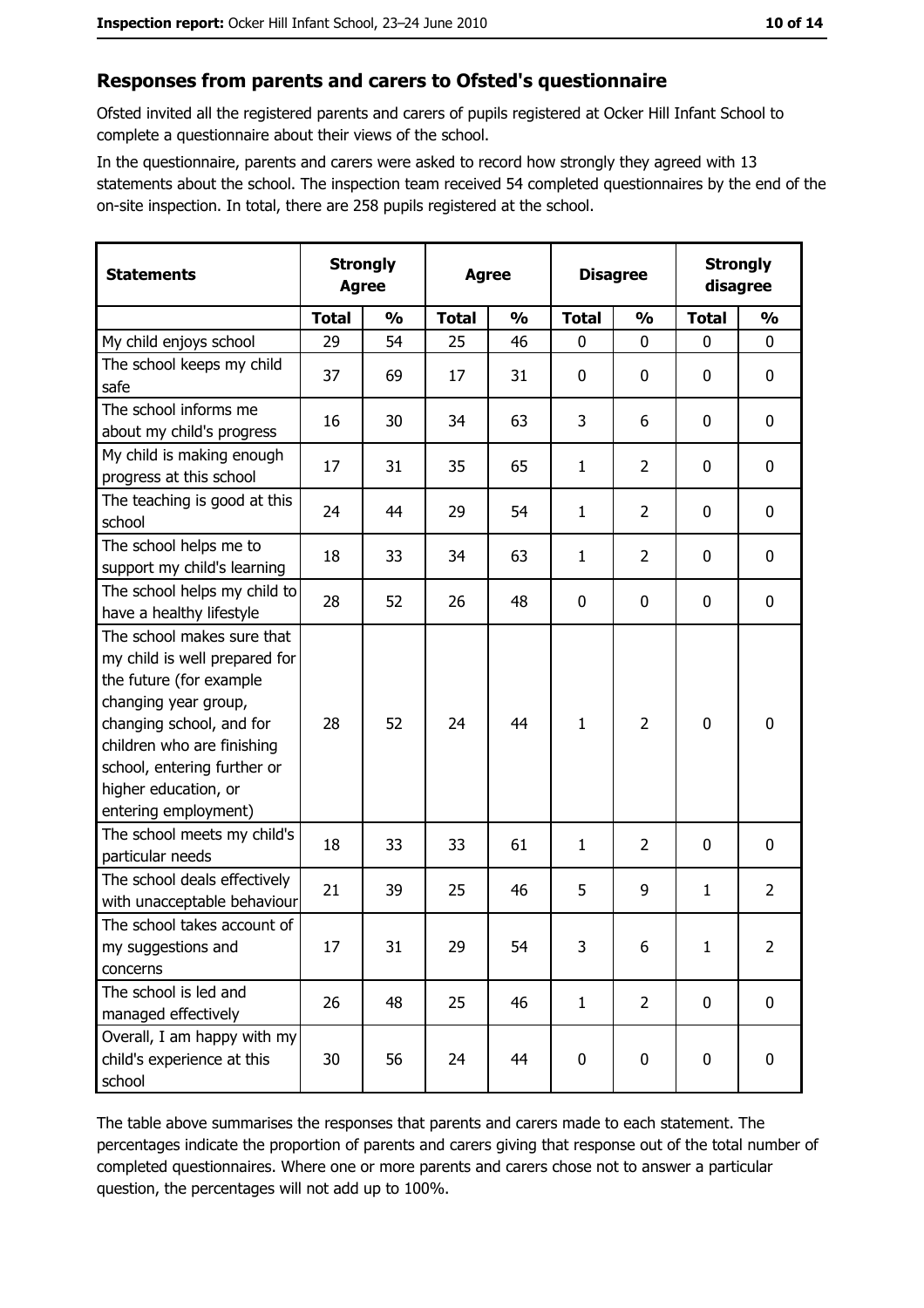## Glossary

| Grade   | <b>Judgement</b> | <b>Description</b>                                                                                                                                                                                                               |
|---------|------------------|----------------------------------------------------------------------------------------------------------------------------------------------------------------------------------------------------------------------------------|
| Grade 1 | Outstanding      | These features are highly effective. An oustanding<br>school provides exceptionally well for its pupils' needs.                                                                                                                  |
| Grade 2 | Good             | These are very positive features of a school. A school<br>that is good is serving its pupils well.                                                                                                                               |
| Grade 3 | Satisfactory     | These features are of reasonable quality. A satisfactory<br>school is providing adequately for its pupils.                                                                                                                       |
| Grade 4 | Inadequate       | These features are not of an acceptable standard. An<br>inadequate school needs to make significant<br>improvement in order to meet the needs of its pupils.<br>Ofsted inspectors will make further visits until it<br>improves. |

## What inspection judgements mean

## **Overall effectiveness of schools**

|                       | Overall effectiveness judgement (percentage of<br>schools) |      |                     |                   |
|-----------------------|------------------------------------------------------------|------|---------------------|-------------------|
| <b>Type of school</b> | <b>Outstanding</b>                                         | Good | <b>Satisfactory</b> | <b>Inadequate</b> |
| Nursery schools       | 51                                                         | 45   | 0                   | 4                 |
| Primary schools       | 6                                                          | 41   | 42                  | 10                |
| Secondary schools     | 8                                                          | 34   | 44                  | 14                |
| Sixth forms           | 10                                                         | 37   | 50                  | 3                 |
| Special schools       | 32                                                         | 38   | 25                  | 5                 |
| Pupil referral units  | 12                                                         | 43   | 31                  | 14                |
| All schools           | 9                                                          | 40   | 40                  | 10                |

New school inspection arrangements were introduced on 1 September 2009. This means that inspectors now make some additional judgements that were not made previously.

The data in the table above is for the period 1 September to 31 December 2009 and is the most recently published data available (see www.ofsted.gov.uk). Please note that the sample of schools inspected during the autumn term 2009 was not representative of all schools nationally, as weaker schools are inspected more frequently than good or outstanding schools.

Percentages are rounded and do not always add exactly to 100. Secondary school figures include those that have sixth forms, and sixth form figures include only the data specifically for sixth form inspection judgements.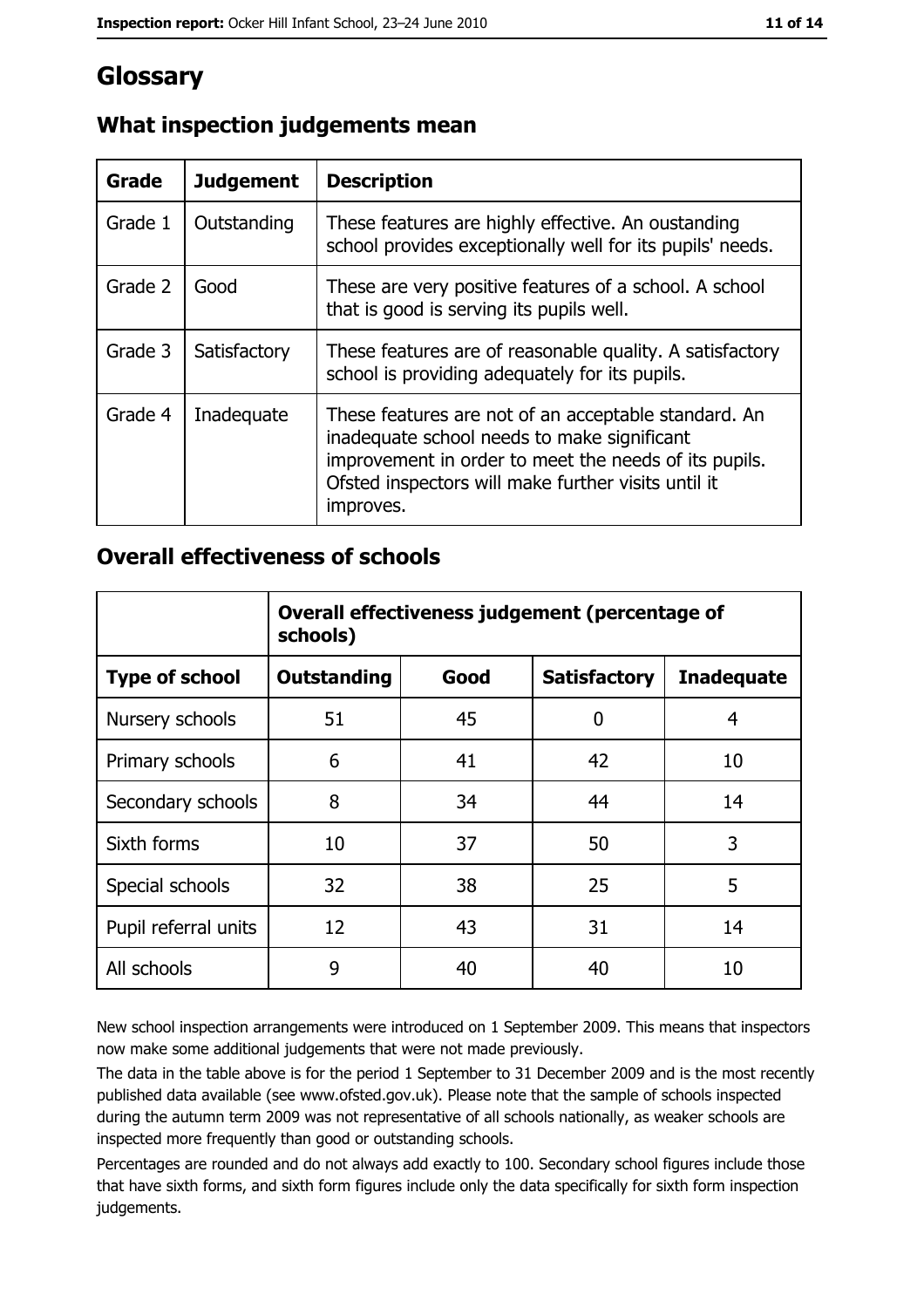# **Common terminology used by inspectors**

| Achievement:                  | the progress and success of a pupil in<br>their learning, development or training.                                                                                                                                                                                                                           |
|-------------------------------|--------------------------------------------------------------------------------------------------------------------------------------------------------------------------------------------------------------------------------------------------------------------------------------------------------------|
| Attainment:                   | the standard of the pupils' work shown by<br>test and examination results and in<br>lessons.                                                                                                                                                                                                                 |
| Capacity to improve:          | the proven ability of the school to<br>continue improving. Inspectors base this<br>judgement on what the school has<br>accomplished so far and on the quality of<br>its systems to maintain improvement.                                                                                                     |
| Leadership and management:    | the contribution of all the staff with<br>responsibilities, not just the headteacher,<br>to identifying priorities, directing and<br>motivating staff and running the school.                                                                                                                                |
| Learning:                     | how well pupils acquire knowledge,<br>develop their understanding, learn and<br>practise skills and are developing their<br>competence as learners.                                                                                                                                                          |
| <b>Overall effectiveness:</b> | inspectors form a judgement on a school's<br>overall effectiveness based on the findings<br>from their inspection of the school. The<br>following judgements, in particular,<br>influence what the overall effectiveness<br>judgement will be.                                                               |
|                               | The school's capacity for sustained<br>improvement.<br>Outcomes for individuals and groups<br>of pupils.<br>The quality of teaching.<br>The extent to which the curriculum<br>meets pupil's needs, including where<br>relevant, through partnerships.<br>The effectiveness of care, guidance<br>and support. |
| Progress:                     | the rate at which pupils are learning in<br>lessons and over longer periods of time. It<br>is often measured by comparing the<br>pupils' attainment at the end of a key<br>stage with their attainment when they<br>started.                                                                                 |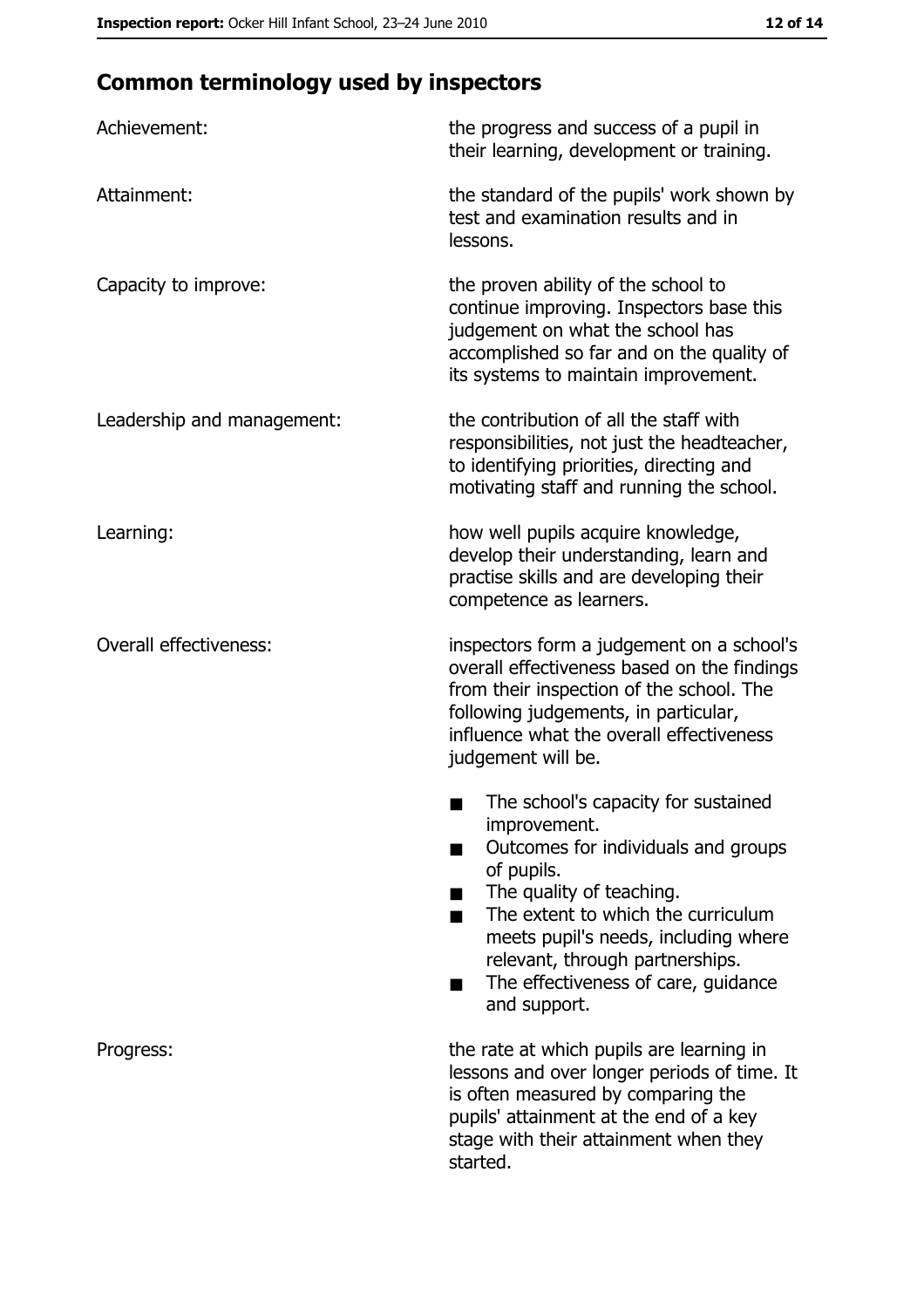This letter is provided for the school, parents and carers to share with their children. It describes Ofsted's main findings from the inspection of their school.



25 June 2010

**Dear Pupils** 

Inspection of Ocker Hill Infant School, Tipton, DY4 0DS

Thank you so much for helping my colleagues and me when we came to inspect your school recently. We enjoyed meeting so many of you and observing you at work and at play. You made us feel very welcome and made our short visit very enjoyable. Together with your parents, you think Ocker Hill is a good school and we agree with you. Your headteacher has built up a good team of teachers and support staff around her. They all work hard together to allow you to do your best while you are at school. You clearly enjoy learning and taking part in many activities. You make good progress and achieve above average standards. Your behaviour is good. You have a good understanding of how to live a healthy lifestyle and you say you feel safe and cared for in school. It was good to hear from the school councillors about how you are helping to improve Ocker Hill. You told us that you really enjoy school and are proud to attend. Teachers work hard to help you to learn and to make sure you enjoy being at school. All the adults take good care of you. Your school is well led and managed and is continually improving.

To help you to make even better progress, we have asked the school to:

- do more to help you learn about a wider range of communities and cultures in the  $\blacksquare$ United Kingdom and abroad
- ensure the youngest children are provided with more and better opportunities to  $\blacksquare$ develop their independent learning skills.

You can all help too by coming to school every day unless there is a good reason not to. This would improve attendance even further and ensure you don't miss anything exciting that goes on in school.

I wish you all the very best. Yours sincerely Clive Lewis

Lead inspector